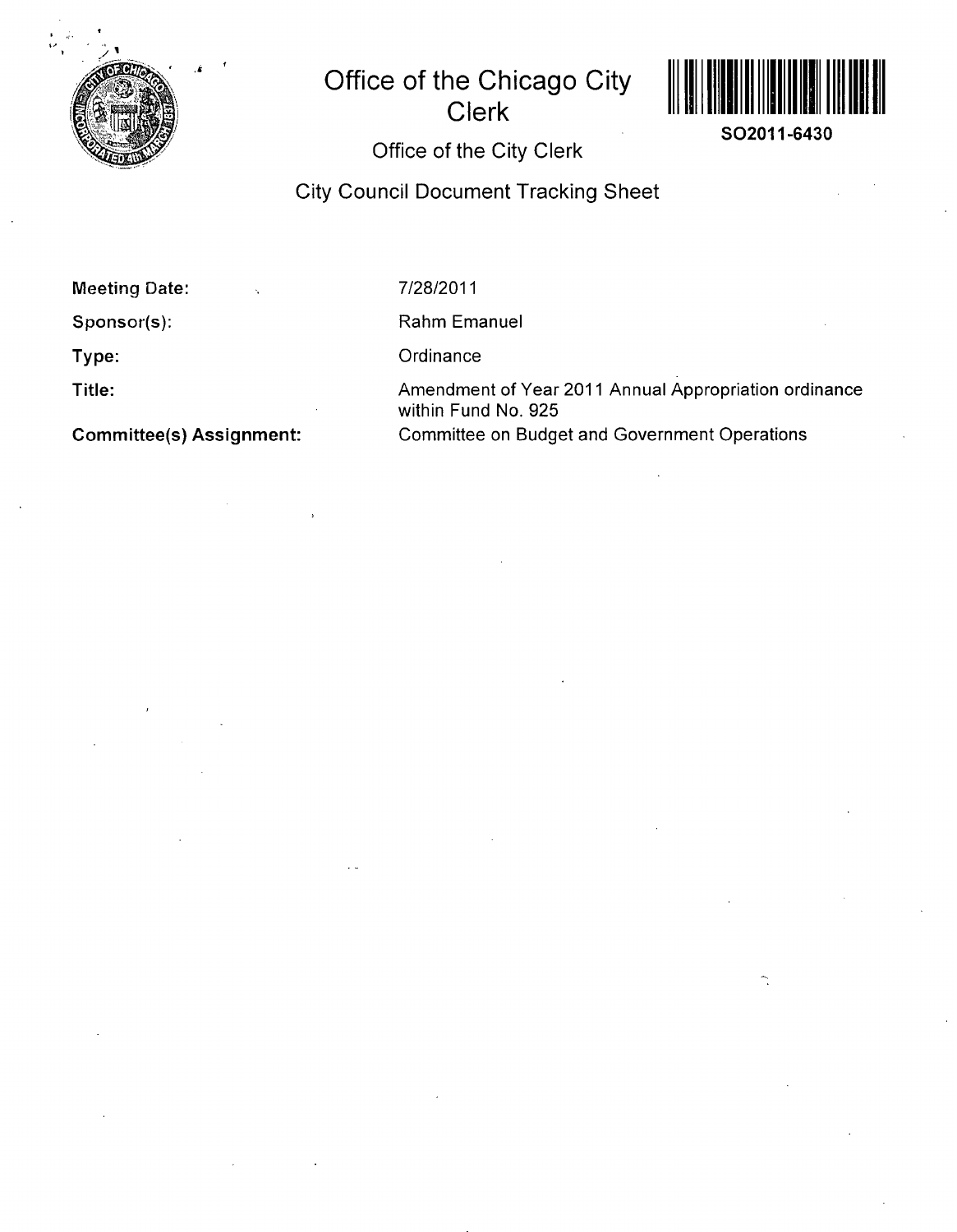|      |                                                                                                                                        |                                                          | <b>EXHIBIT A</b>                                      |                                                  |                                               |                                              |                                    |
|------|----------------------------------------------------------------------------------------------------------------------------------------|----------------------------------------------------------|-------------------------------------------------------|--------------------------------------------------|-----------------------------------------------|----------------------------------------------|------------------------------------|
|      |                                                                                                                                        |                                                          | AMENDMENT TO THE 2011 APPROPRIATION ORDINANCE         |                                                  |                                               |                                              |                                    |
|      |                                                                                                                                        |                                                          |                                                       |                                                  |                                               |                                              |                                    |
| CODE | DEPARTMENT AND ITEM                                                                                                                    | <b>STRIKE</b><br><b>AMOUNT</b>                           | <b>ADD</b><br><b>AMOUNT</b>                           |                                                  |                                               |                                              |                                    |
|      | <b>ESTIMATE OF GRANT REVENUE FOR 2011</b><br>Awards from Agencies of the Federal Government<br>Awards from Public and Private Agencies | \$1,530,294,000<br>37,261,000                            | \$1,530,702,000<br>37,275,000                         |                                                  |                                               |                                              |                                    |
|      | 925 - Grant Funds                                                                                                                      | <b>STRIKE</b><br><b>AMOUNT</b><br>2011 Anticipated Grant | <b>ADD</b><br><b>AMOUNT</b><br>2011 Anticipated Grant | <b>STRIKE</b><br><b>AMOUNT</b><br>2011 Carryover | <b>ADD</b><br><b>AMOUNT</b><br>2011 Carryover | <b>STRIKE</b><br><b>AMOUNT</b><br>2011 Total | <b>ADD</b><br>AMOUNT<br>2011 Total |
| 41   | Department of Public Health:<br>AIDS Surveillance and Seroprevalance<br>Care Van Blue Cross                                            | 1,500,000                                                | 1,601,000                                             |                                                  | 14,000<br>\$                                  | \$1,660,000                                  | \$1,761,000<br>$-14,000.$          |
| 54   | Department of Housing and Economic Development:<br><b>IKE Property Buyout Program</b>                                                  | 103,000                                                  | 328,000                                               |                                                  |                                               | 103,000                                      | 328,000                            |
| 72   | <b>Department of Environment:</b><br>Hazardous Materials Emergency Preparedness Planning                                               |                                                          | 35,000                                                |                                                  |                                               |                                              | 35,000                             |
| 84   | <b>Department of Transportation:</b><br>Rock Island Corridor Trail                                                                     |                                                          | 47,000                                                |                                                  |                                               |                                              | 47,000                             |
|      | S:\SHARED\Finance\MONROE\2011 925 ORDS\Sept 8 925 SubOrd.wpd                                                                           |                                                          |                                                       |                                                  |                                               |                                              |                                    |

 $\sim$ 

٠,

 $\overline{2}$ 

c.

 $\lambda$ 

 $\ddot{\phantom{a}}$ 

**COL**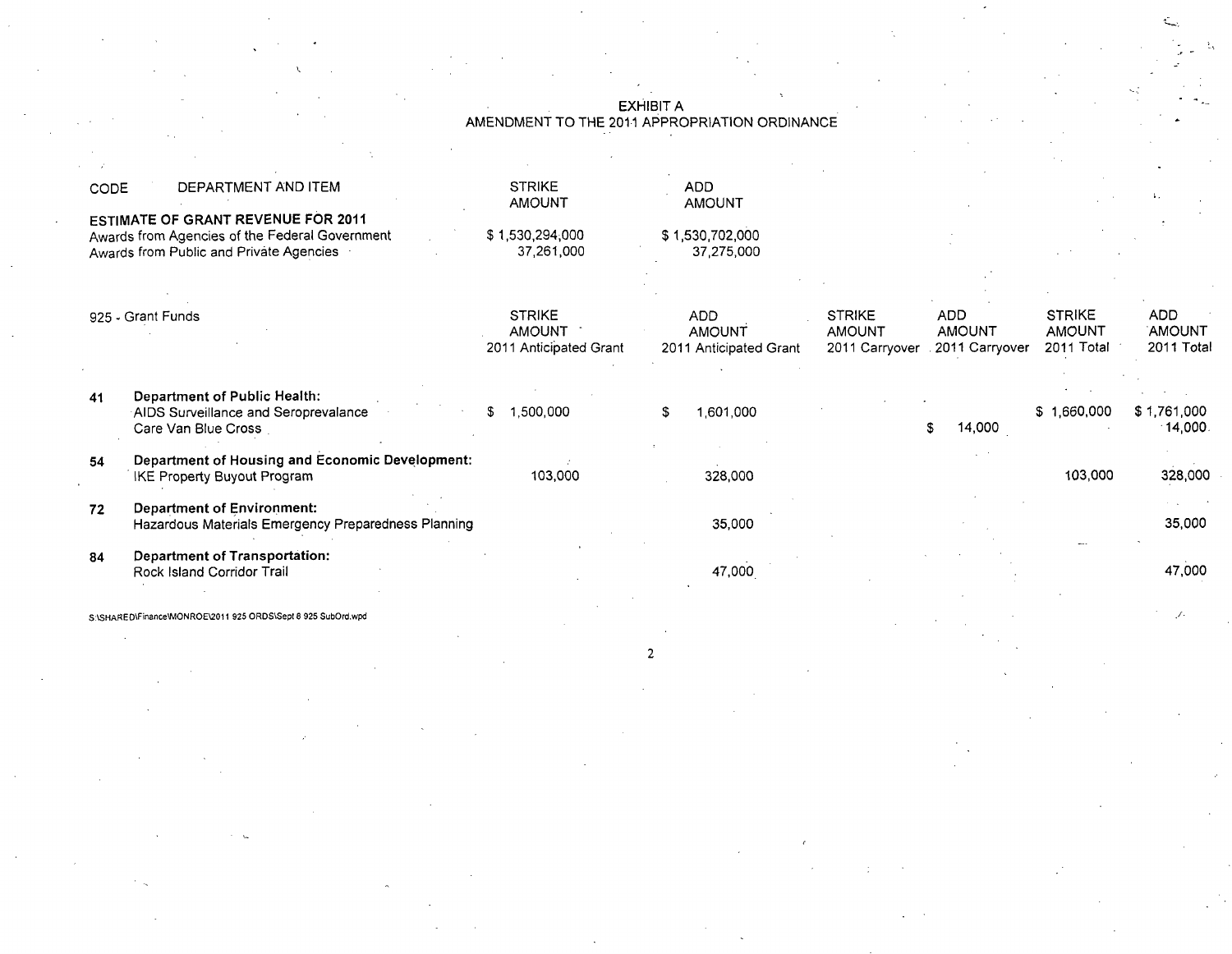To the President and Members of the City Council:

Your Committee on the Budget and Government Operations, having had under consideration an Ordinance authorizing a supplemental appropriation and an amendment to the year 2011 Annual Appropriation Ordinance necessary to reflect an increase in the amount of funds received from Federal, State, public, and/or private agencies, and having been presented with a proposed Substitute Ordinance by the Office of Budget and Management; and having had the same under advisement, begs leave to report and recommend that Your Honorable Body pass the Substitute Ordinance transmitted herewith.

This recommendation was concurred in by a viva voce vote of the members of the Committee.

members of the Committee with <u>Alissenting votets</u>).

(Signed) Canie M. Genoti

Carrie M. Austin Chairman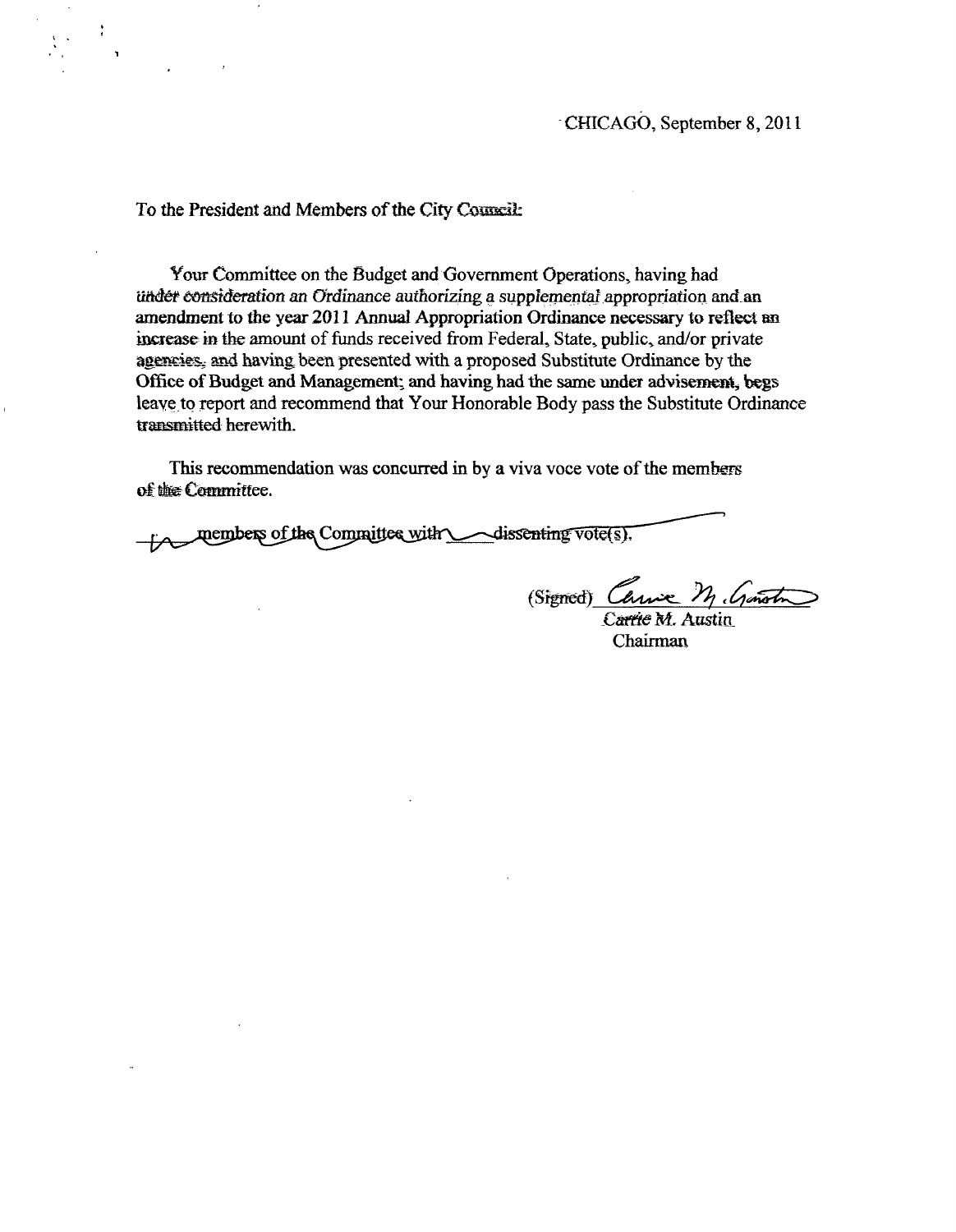## **SUBSTITUTE ORDINANCE**

**y** 

WHEREAS, the Annual Appropriation Ordinance for the year 2011 of the City of Chicago (the "City") contains estimates of revenues receivable as grants from agencies of the state and federal governments and public and private agencies; and

WHEREAS, in accordance with Section 8 of the Annual Appropriation Ordinance, the heads of various departments and agencies of the City have applied to agencies of the state and federal governments and public and private agencies for grants to the City for various purposes; and

WHEREAS, the City through its Department of Public Health ("Health") has been awarded additional federal grant funds in the amount of \$101,000 by the United States Department of Health and Human Services - Centers for Disease Control and Prevention which shall be used for the AIDS Surveillance and Seroprevalance Program; and

WHEREAS, the City through Health has carryover private grant funds in the amount of \$14,000 from Blue Cross and Blue Shield of Illinois which shall be used for the Care Van Blue Cross Program; and

WHEREAS, the City through its Department of Housing and Economic Development has been awarded additional federal grant funds in the amount of \$225,000 by the Illinois Department of Commerce and Economic Opportunity which shall be used for the IKE Property Buyout Program; and

WHEREAS, the City through its Department of Environment has been awarded federal grant funds in the amount of \$35,000 by the Illinois Emergency Management Agency which shall be used for the Hazardous Materials Emergency Preparedness Planning Program; and

WHEREAS, the City through its Department of Transportation has been awarded federal grant funds in the amount of \$47,000 by the Illinois Department of Transportation which shall be used for the Rock Island Corridor Trail Project; now, therefore,

## **BE IT ORDAINED BY THE CITY COUNCIL OF THE CITY OF CHICAGO:**

SECTION 1. The sum of \$422,000 not previously appropriated is hereby appropriated from Fund 925 - Grant Funds for the year 2011. The Annual Appropriation Ordinance as amended is hereby further amended by striking the words and figures and adding the words and figures indicated in the attached Exhibit A which is hereby made a part hereof.

SECTION 2. To the extent that any ordinance, resolution, rule, order or provision of the Municipal Code of Chicago, or part thereof, is in conflict with the provisions of this ordinance, the provisions of this ordinance shall control. If any section, paragraph, clause or provision of this ordinance shall be held invalid, the invalidity of such section, paragraph, clause or provision shall not affect any of the other provisions of this ordinance.

SECTION 3. This ordinance shall be in full force and effect upon its passage and approval.

 $\mathbf{1}$